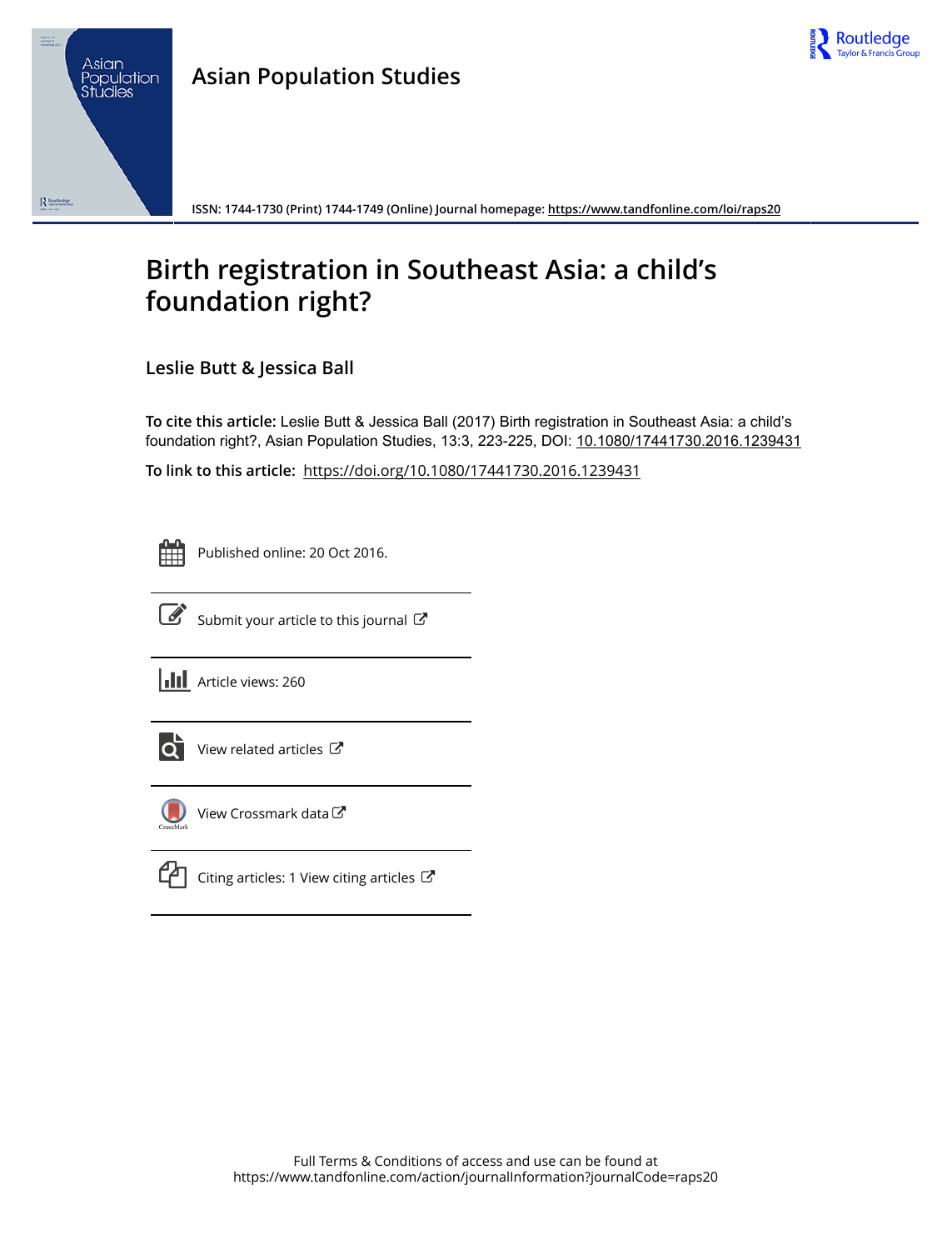#### <span id="page-1-0"></span>COMMENTARY

?outledae Tavlor & Francis Group

Check for updates

## Birth registration in Southeast Asia: a child's foundation right?

Leslie Butt<sup>a</sup> and Jessica Ball<sup>b</sup>

<sup>a</sup>Department of Anthropology, University of Victoria, Victoria, Canada; <sup>b</sup>School of Child & Youth Care, University of Victoria, Victoria, Canada

ARTICLE HISTORY Received 28 June 2016; Accepted 11 August 2016

Birth registration is understood as a child's 'foundation right' (UNICEF, [2015](#page-3-0), p. 3). Ideally, birth registration provides a legal identity linked to country of origin and rights to state services including education, protection, health care and special programmes for vulnerable populations, aiming to leave no one behind. Universal birth registration by the year 2030 has been adopted as a target within United Nations' Sustainable Development Goal 16 (United Nations and the Rule of Law, [2015](#page-3-0)). Across Southeast Asia, however, birth registration is entangled with national ideologies and local moralities, and the idealised link between birth registration and entitlements cannot be assumed. Moreover, patterns of birth registration indicate inequitable access to the registration process itself. As shown in [Table 1,](#page-2-0) there are uneven rates of birth registration within the region, ranging from a high of 99.4 per cent in Thailand to a low of 55.2 per cent in Timor-Leste. While UNICEF ([2015](#page-3-0)) gives an average rate of 79 per cent across Southeast Asia, estimates vary depending upon reporting agency and methods. In addition, Malaysia, Singapore and Brunei Darussalam do not provide national statistics to global agencies.

Income disparities are one driver of widely varying registration rates across the region. Countries with high-income disparities such as Indonesia and Myanmar have lower registration rates than countries with lower-income disparities, such as Thailand and Viet Nam (UNICEF, [2015](#page-3-0)).

We suggest that regional birth registration follows two general trends. The first characterises countries with overall high registration and low-income disparities, but with enduring pockets of low registration. This includes Thailand, Viet Nam, and the Philippines. The second trend is found in countries with overall low registration and high-income disparity. This includes Indonesia, Myanmar, Lao PDR, and Cambodia.

Exemplifying the first trend, Thailand has used innovative methods to register over 99 per cent of in-country births. Registration is free for every newborn within 15 days of birth and is tightly tied to the health sector. An online registration system in hospitals is complemented by a rural midwife programme to verify out-of-hospital births. Nonetheless, pockets of unregistered children remain: only 79 per cent of children living in homes with non-Thai speakers have their births registered, and most unregistered children are born to families who migrated from Lao PDR, Myanmar and Cambodia (National Statistical Office, [2013](#page-3-0)). Lack of knowledge of the Thai language and lack of required documents are

<sup>© 2016</sup> Informa UK Limited, trading as Taylor & Francis Group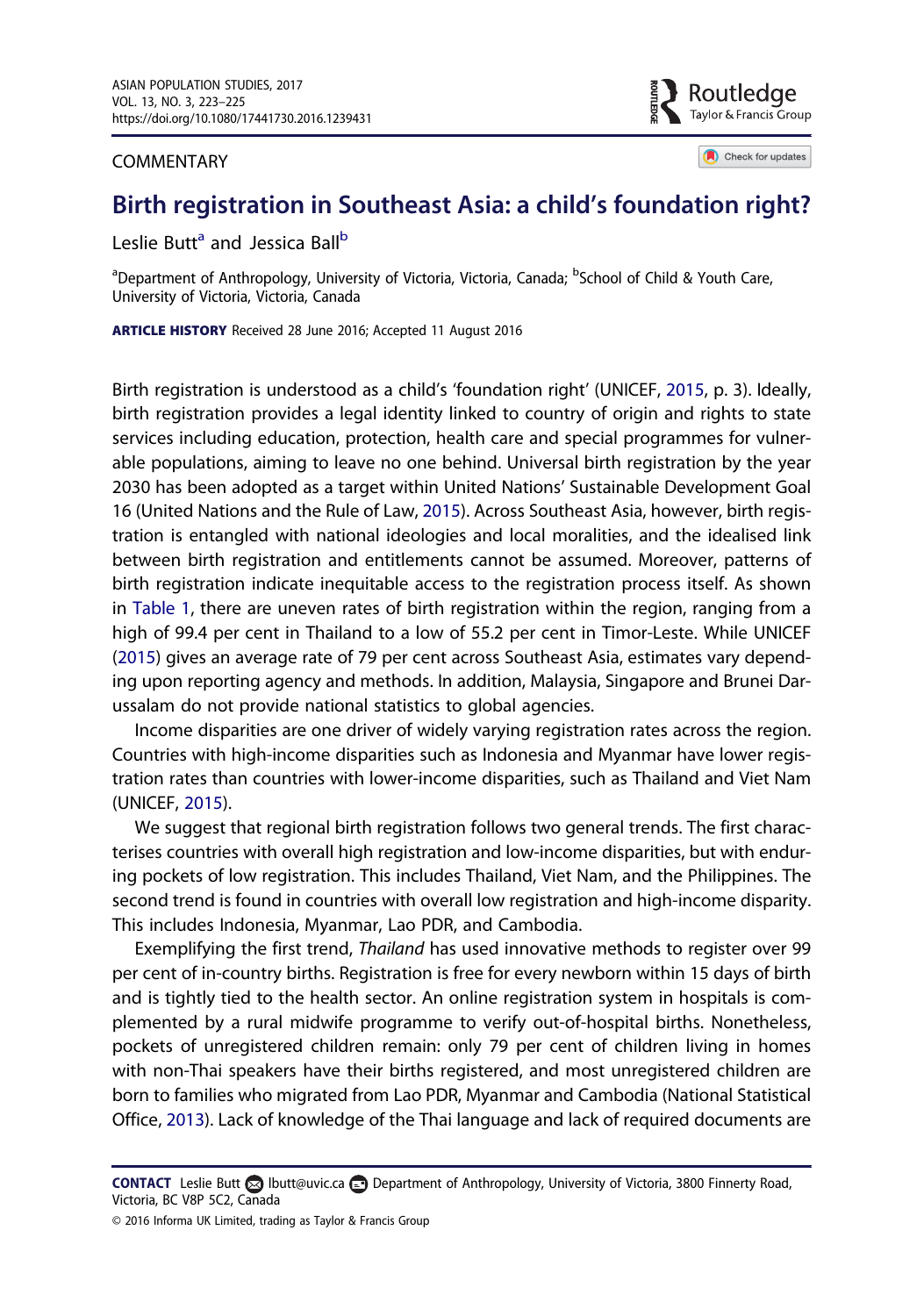| Country     | Birth registration rate (%) |
|-------------|-----------------------------|
| Thailand    | 99.4                        |
| Viet Nam    | 96                          |
| Philippines | 90                          |
| Lao PDR     | 74.8                        |
| Myanmar     | 72.4                        |
| Indonesia   | 66.6                        |
| Cambodia    | 62.1                        |
| Timor-Leste | 55.2                        |

<span id="page-2-0"></span>Table 1. Reported Southeast Asian country birth registration rates, 2013.

Source: UNICEF [\(2015](#page-3-0)).

barriers (UNICEF, [2013\)](#page-3-0). Despite Thailand's goal to make birth registration the gateway to education, health care and the national child protection system, inequitable access persists.

Indonesia exemplifies the second trend of lower overall registration and higher-income disparities. Registration varies widely from rural to urban settings, by income level, and by education, and is as low as 29 per cent of children in poor households (AIPJ, [2014\)](#page-3-0). Indonesia has recently expanded civil registry offices, simplified documents, and eliminated over-the-counter fees for registering within 60 days after birth. These efforts favour sedentary, urban, and literate families. Registration remains cumbersome with many hidden costs for low-income, rural, and migrant families (Butt, Ball, & Beazley, [2016](#page-3-0)). Large pockets of unregistered Indonesians live at risk of being treated as *de facto* stateless where access to basic services cannot be assured. Within a decentralised system of government, national registration drives have had more impact in the central area of the country. In more remote regions, a highly imperfect registration system continues to present barriers for families.

As a 'fundamental right,' when birth registration is effectively interlinked with national governance and technical systems, it provides a vital resource for identifying population trends for national planning and identifying social problems such as skewed birth ratios (Pham, Rao, Adair, Hill, & Hall, [2010\)](#page-3-0), under-age marriage, or forced child labour or conscription (UNICEF, [2015](#page-3-0)). Yet, to provide for a child's 'foundation right,' birth registration must be geographically, linguistically and socially accessible, free at any age, protected from hidden costs, and clearly beneficial. Concurrently, birth registration must be linked to fungible goods such as access to food supplements, health care or schooling in order to motivate parents to obtain birth registration and secure their child's recognised tie to their nation of origin. Until such goods are closely tied to registration, with no competing alternate means of accessing resources, the wider benefits of a reliable and efficient national birth registration may be difficult to realise.

### Disclosure statement

No potential conflict of interest was reported by the author.

## Funding

This work was supported by the Social Sciences and Humanities Council of Canada under Grant #430-2013-001079.